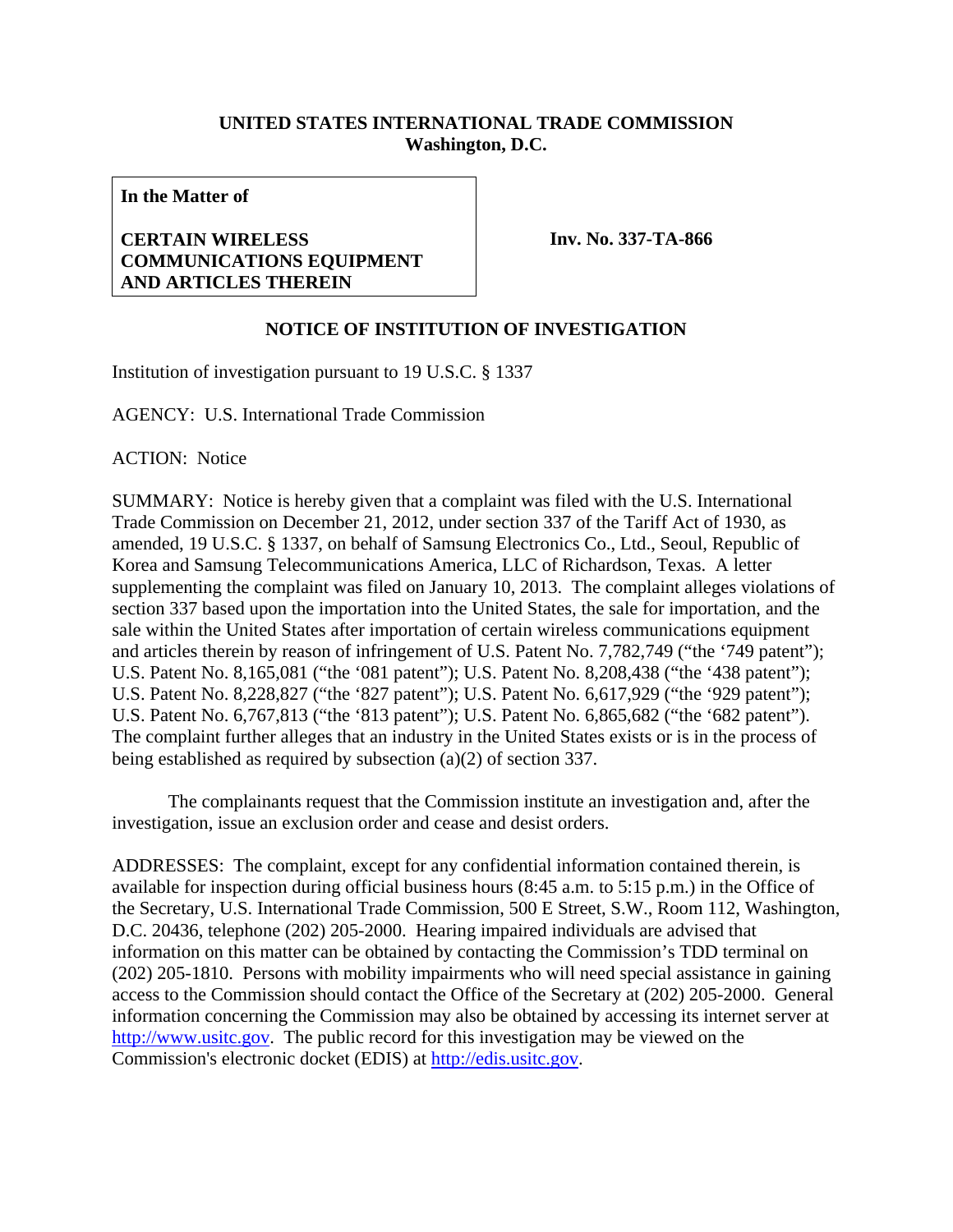FOR FURTHER INFORMATION CONTACT: The Office of Unfair Import Investigations, U.S. International Trade Commission, telephone (202) 205-2560.

AUTHORITY: The authority for institution of this investigation is contained in section 337 of the Tariff Act of 1930, as amended, and in section 210.10 of the Commission's Rules of Practice and Procedure, 19 C.F.R. § 210.10 (2012).

SCOPE OF INVESTIGATION: Having considered the complaint, the U.S. International Trade Commission, on January 24, 2013, ORDERED THAT –

 (1) Pursuant to subsection (b) of section 337 of the Tariff Act of 1930, as amended, an investigation be instituted to determine whether there is a violation of subsection  $(a)(1)(B)$  of section 337 in the importation into the United States, the sale for importation, or the sale within the United States after importation of certain wireless communications equipment and articles therein by reason of infringement of one or more of claims 1-13 of the '749 patent; claims 1, 4, 9, and 12 of the '081 patent; claims 1-14 of the '438 patent; claims 1-8 of the '827 patent; claims 1-8 of the '929 patent; claims 1-3, 5-12, and 14-23 of the '813 patent; and claims 1, 2, 4, and 8 of the '682 patent, and whether an industry in the United States exists or is in the process of being established as required by subsection (a)(2) of section 337;

(2) Pursuant to Commission Rule  $210.50(b)(1)$ , 19 C.F.R. §  $210.50(b)(1)$ , the presiding administrative law judge shall take evidence or other information and hear arguments from the parties and other interested persons with respect to the public interest in this investigation, as appropriate, and provide the Commission with findings of fact and a recommended determination on this issue, which shall be limited to the statutory public interest factors, 19 U.S.C. §§  $1337(d)(1)$ ,  $(f)(1)$ ,  $(g)(1)$ ;

 (3) For the purpose of the investigation so instituted, the following are hereby named as parties upon which this notice of investigation shall be served:

(a) The complainants are:

 Samsung Electronics Co., Ltd. Samsung Main Building, 250 Taepyung-ro 2-ka, Chung-ku Seoul 100-742 Republic of Korea

 Samsung Telecommunications America, LLC 1301 East Lookout Drive Richardson, TX 75082

 (b) The respondents are the following entities alleged to be in violation of section 337, and are the parties upon which the complaint is to be served: